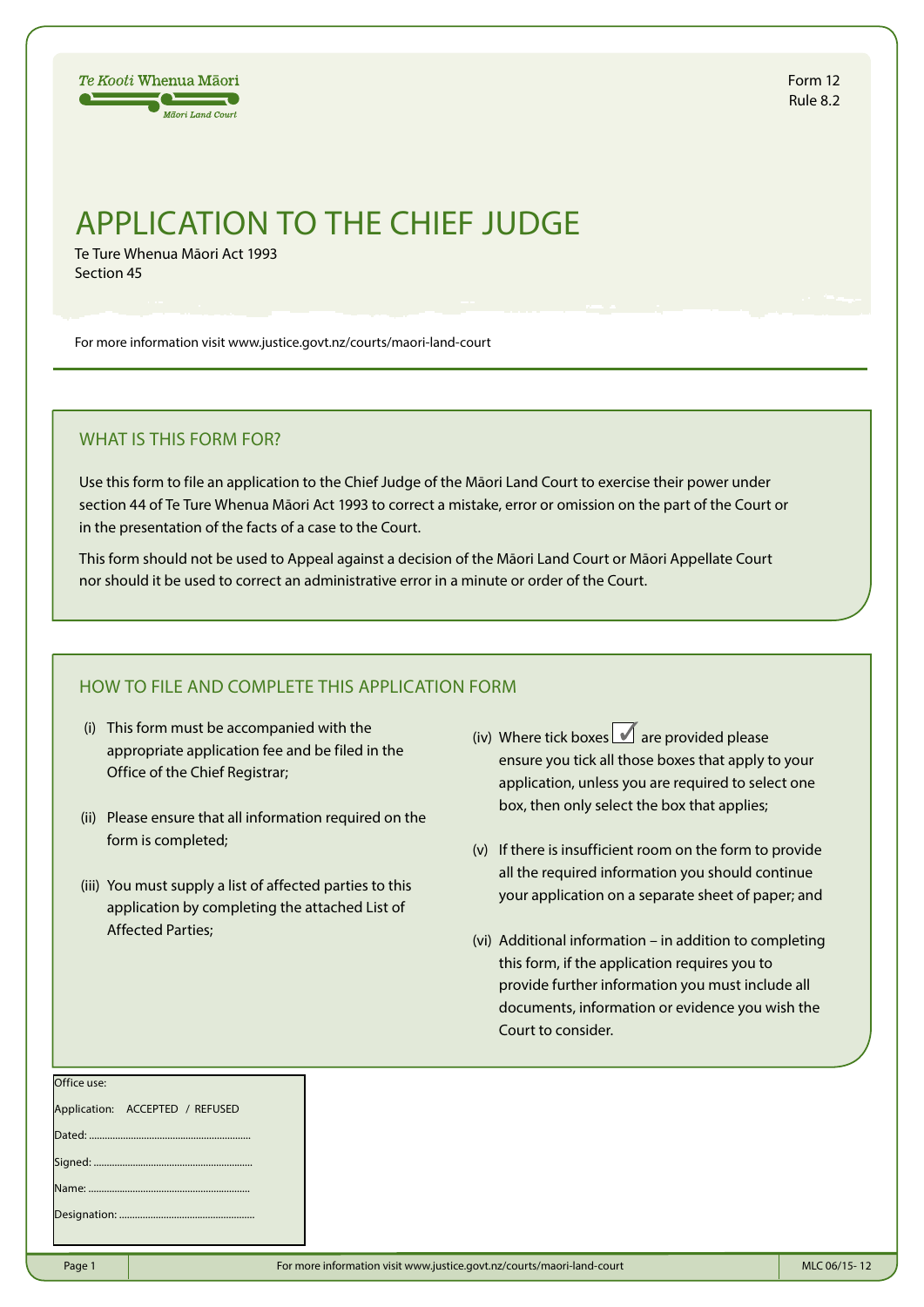| The Māori Land Court of New Zealand   |                                                                                                          |                                                                                                                                                                      |               |
|---------------------------------------|----------------------------------------------------------------------------------------------------------|----------------------------------------------------------------------------------------------------------------------------------------------------------------------|---------------|
| Please select one District            | Taitokerau                                                                                               | (Please select the name of the Māori Land Court District in which some or all of the lands or the subject matter of the application is located)<br>Waikato Maniapoto | Waiariki      |
| Tairāwhiti                            | Tākitimu                                                                                                 | Aotea                                                                                                                                                                | Te Waipounamu |
|                                       | SUBJECT OF APPLICATION - BLOCK / DECEASED / OTHER MATTER:                                                | (State name and block number of land, Māori incorporation, person or other matter in respect of which the application is made)                                       |               |
|                                       |                                                                                                          |                                                                                                                                                                      |               |
| <b>APPLICATION:</b>                   |                                                                                                          |                                                                                                                                                                      |               |
| <b>MAKE APPLICATION TO:</b>           | (Please tick and complete as appropriate $\Box$ ) make application to amend / cancel (delete one)        |                                                                                                                                                                      |               |
| Amend                                 |                                                                                                          | Cancel                                                                                                                                                               |               |
|                                       |                                                                                                          |                                                                                                                                                                      |               |
| OR                                    |                                                                                                          |                                                                                                                                                                      |               |
|                                       |                                                                                                          |                                                                                                                                                                      |               |
| (give date and minute book reference) |                                                                                                          |                                                                                                                                                                      |               |
|                                       | NATURE OF ORDER / CERTIFICATE OF CONFIRMATION: (briefly describe the nature of the order)                |                                                                                                                                                                      |               |
|                                       |                                                                                                          |                                                                                                                                                                      |               |
|                                       | NOTE: Where more than one order is involved, please provide details of other orders on a separate sheet. |                                                                                                                                                                      |               |
| UPON THE FOLLOWING GROUNDS:           | The said order(s) or certificate is/are incorrect for the following reason (tick one):                   |                                                                                                                                                                      |               |
|                                       | A mistake, error or omission on the part of the Court.                                                   |                                                                                                                                                                      |               |
|                                       |                                                                                                          | A mistake, error or omission in the presentation of the facts of the case to the Court.                                                                              |               |

Page 2

MLC 06/15-12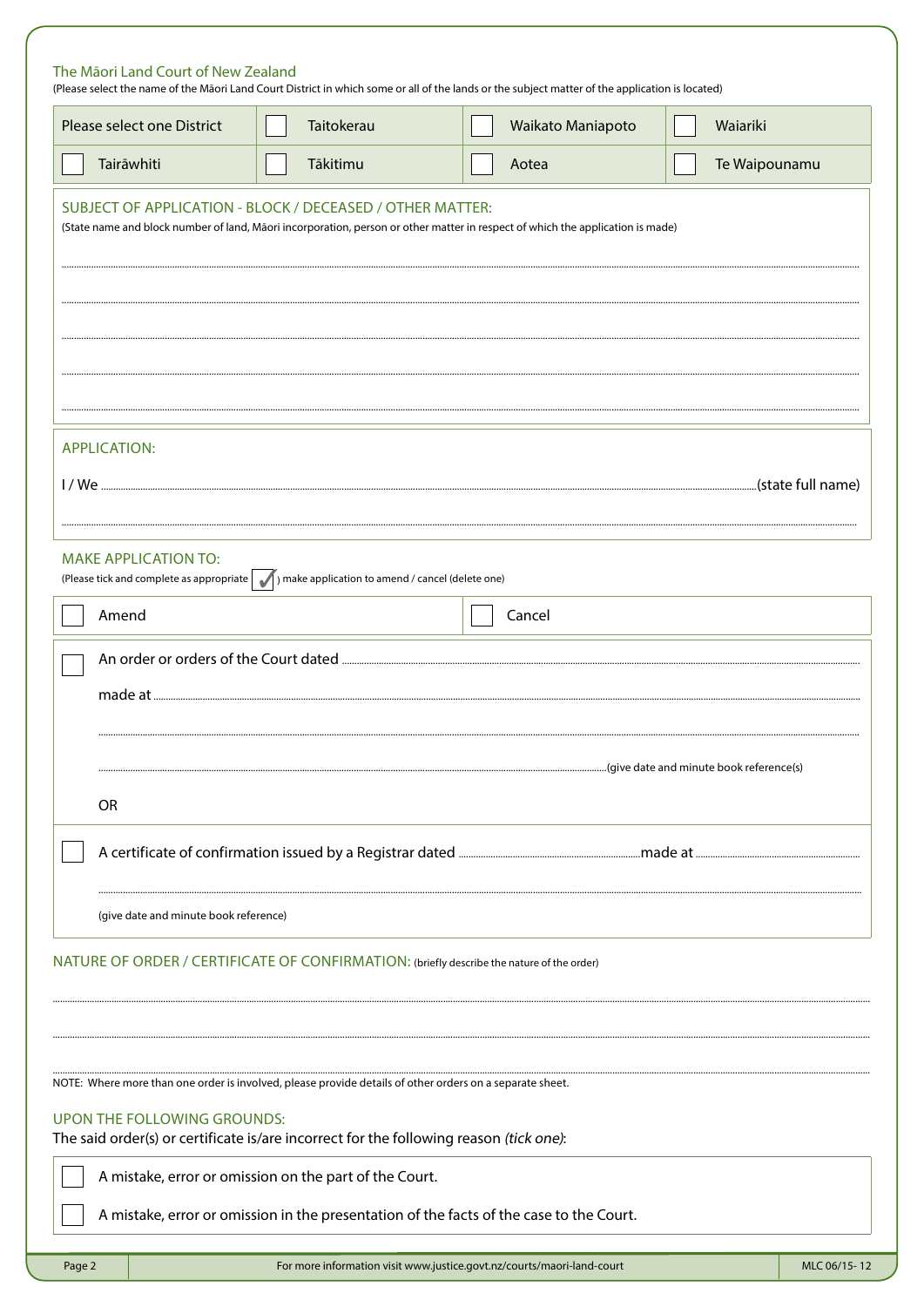| (explain nature of mistake, error or omission and set out reasons why order is wrong)                                                                                          |       |        |                             |  |  |
|--------------------------------------------------------------------------------------------------------------------------------------------------------------------------------|-------|--------|-----------------------------|--|--|
|                                                                                                                                                                                |       |        |                             |  |  |
| I am / we are adversely affected by the order(s) because: . (state how you have been affected)                                                                                 |       |        |                             |  |  |
|                                                                                                                                                                                |       |        |                             |  |  |
|                                                                                                                                                                                |       |        |                             |  |  |
|                                                                                                                                                                                |       |        |                             |  |  |
|                                                                                                                                                                                |       |        |                             |  |  |
|                                                                                                                                                                                |       |        |                             |  |  |
|                                                                                                                                                                                |       |        |                             |  |  |
|                                                                                                                                                                                |       |        |                             |  |  |
|                                                                                                                                                                                |       |        |                             |  |  |
|                                                                                                                                                                                |       |        |                             |  |  |
| Preferred place of hearing:                                                                                                                                                    |       |        |                             |  |  |
| NOTE: Where whakapapa is alleged to be incorrect, the applicant must enclose on a separate sheet details as to the error and his or her version of the correct whaka-<br>papa. |       |        |                             |  |  |
| Signature of Applicant(s):                                                                                                                                                     |       | Dated: | $\frac{1}{2}$ $\frac{1}{2}$ |  |  |
| <b>CONTACT DETAILS</b>                                                                                                                                                         |       |        |                             |  |  |
|                                                                                                                                                                                |       |        |                             |  |  |
| (Address to which documents or correspondence in connection with the application can be posted or delivered)                                                                   |       |        |                             |  |  |
| Phone Number(s):                                                                                                                                                               |       |        |                             |  |  |
| Home:                                                                                                                                                                          | Work: |        |                             |  |  |
| Mobile:                                                                                                                                                                        | Fax:  |        |                             |  |  |
| <b>Email Address:</b>                                                                                                                                                          |       |        |                             |  |  |
| NOTE: Where fax or email addresses are given these may be used as a means of notice and service.                                                                               |       |        |                             |  |  |
|                                                                                                                                                                                |       |        |                             |  |  |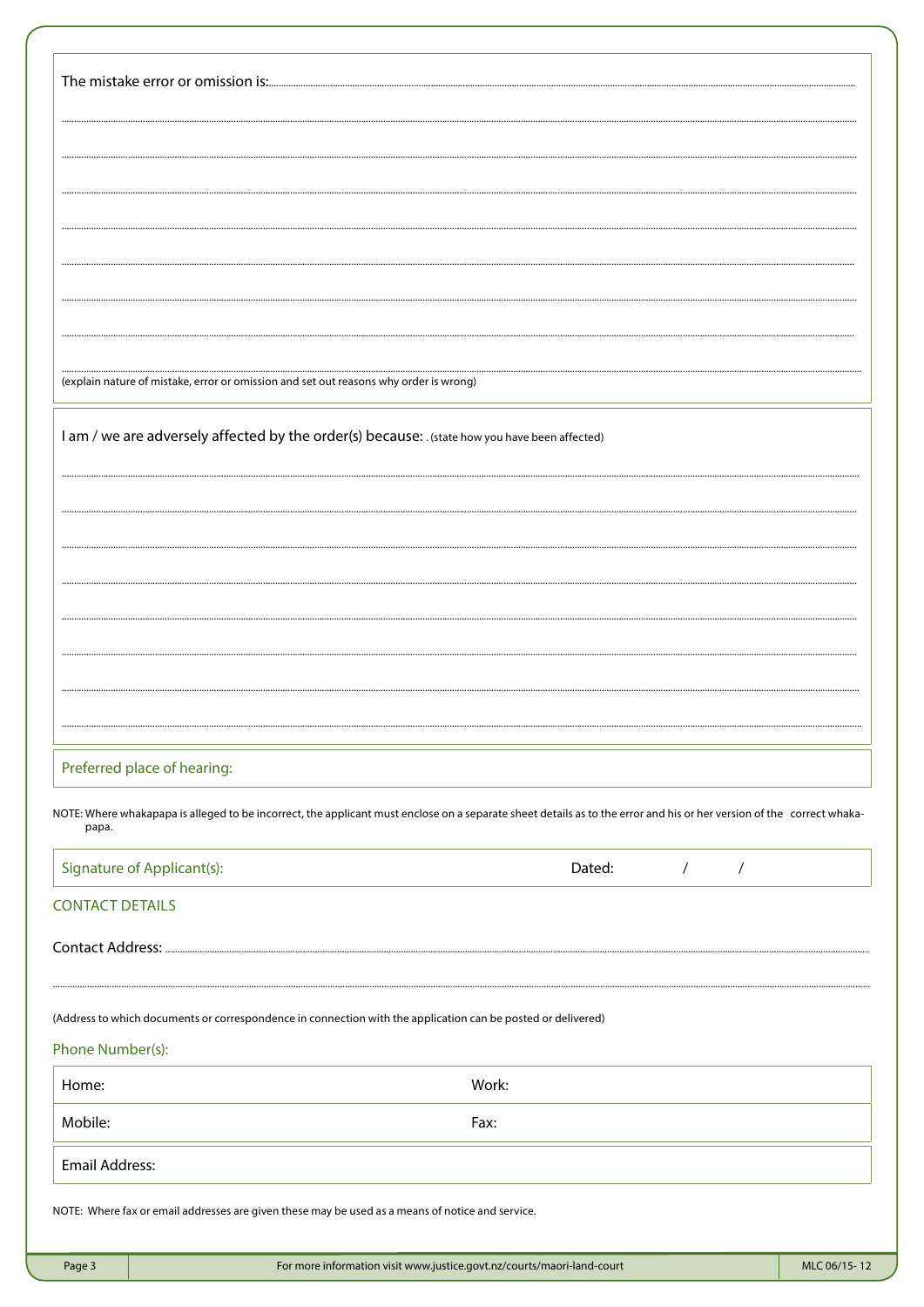### RULE 8.2 OF THE MÄORI LAND COURT RULES 2011

- (1) An application under section 45 of the Act must be in form 12 and filed at the office of the Chief Registrar.
- (2) The following matters must be set out in the application:
	- (a) in respect of the order or certificate of confirmation that is the subject of the application,—
		- (i) the date of the order or certificate; and
		- (ii) a description of the land affected; and
		- (iii) the names of the owners affected or, in the case of succession, the name of the deceased:
	- (b) in respect of the mistake or omission sought to be corrected,—
		- (i) a statement of the nature of the mistake or omission, who made it, and how; or (ii) if the mistake is an error of law, the nature of that error:
	- (c) in any case where whakapapa is alleged to be incorrect, the applicant's version of the correct whakapapa:
	- (d) details as to how the applicant or the person on whose behalf the application is made has been adversely affected by the order or certificate in question:
	- (e) the names and, where obtainable, the addresses of those persons who might be affected if the application is granted.

NOTE: The list of affected parties attached must be completed in accordance with rule 8.2(2)(e) above

### MĀORI LAND COURT CONTACT DETAILS

This application must be lodged with the Chief Registrar of the Māori Land Court in Wellington

#### OFFICE OF THE CHIEF REGISTRAR Māori Land Court L7, Fujitsu Tower 141 The Terrace **WELLINGTON**

DX Box SX11203 WELLINGTON

PH: (04) 914 3102 Fax: (04) 914 3100 mlcnationaloffice@justice.govt.nz